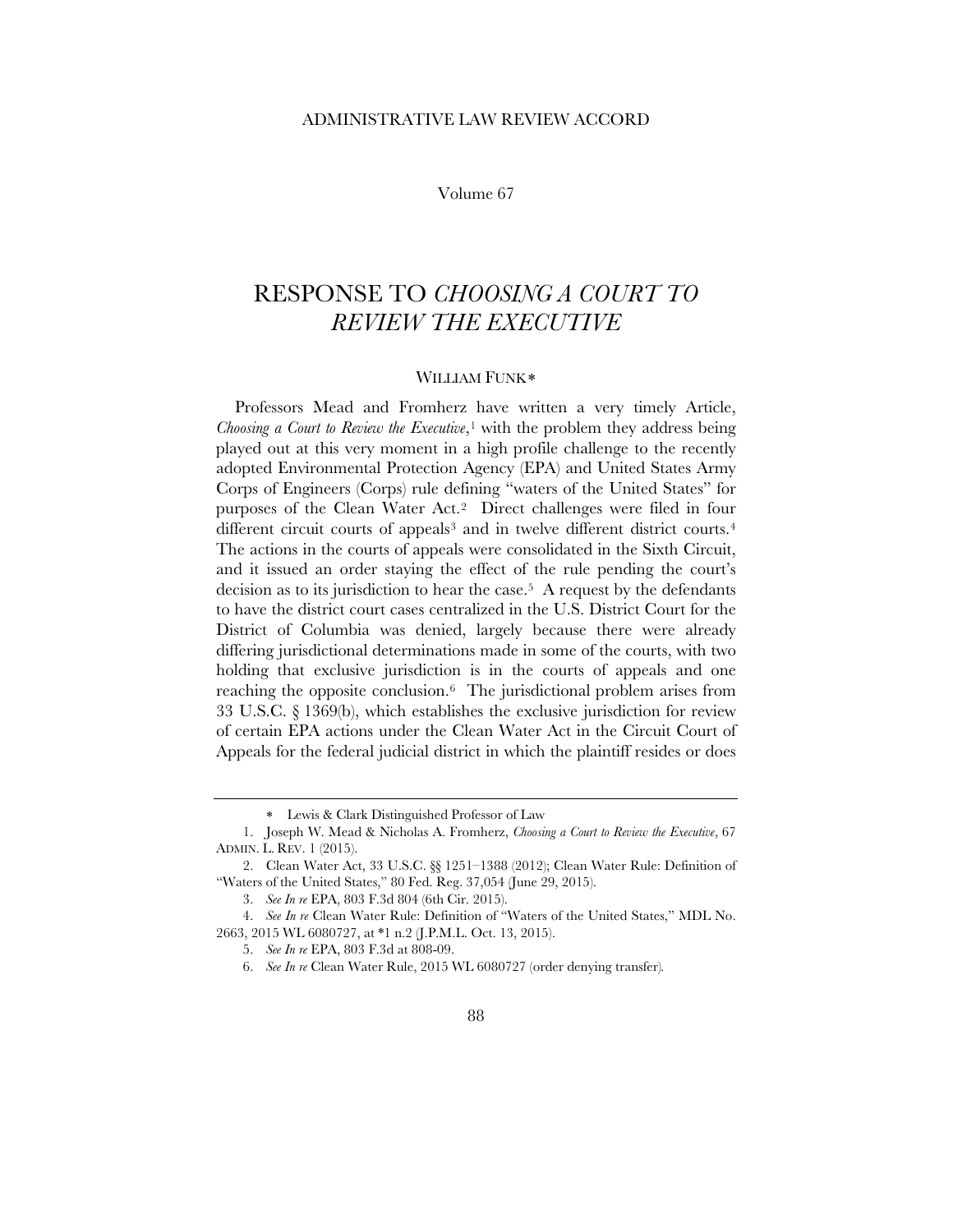business.[7](#page-1-0) This provision has been the subject of no less than twenty-five courts of appeals decisions and nine district court decisions. The history of this provision and this series of lawsuits alone would justify the examination that Mead and Fromherz have made. The question their Article raises, however, is whether their proposed solution is the answer to the problem.

Their solution is to require all challenges to agency action to be brought in federal district court. Thus, if they had their druthers, no challenges could be brought in courts of appeals in the first instance. I don't think they have made their case.

First, Mead and Fromherz suggest that there appears to be no rhyme or reason behind the current choices Congress has made in placing jurisdiction either in the district courts or the courts of appeal.<sup>[8](#page-1-1)</sup> And they give several examples of seemingly contradictory choices. But, if we are talking about the future and what at least in theory could be done, then the answer might be to make decisions about jurisdiction pursuant to a theory of which type of cases should be in one court or another, rather than to throw up one's hands and say everything should begin in district court.

Second, Mead and Fromherz set up some strawmen arguments in favor of direct court of appeal review and then knock them down, such as Legitimacy/Seemliness, Workload Distribution, and the lack of fit between review of agency action and the Federal Rules of Civil Procedure.[9](#page-1-2) I won't attempt to address them, as I think they are irrelevant to the comparative advantages of court of appeal review in certain cases.

Mead and Fromherz also attempt to refute any advantage of courts of appeal in certain areas in ways that do not convince me. For example, they recognize that a common argument in favor of court of appeal review is that it provides more authoritative resolutions because such courts are "fewer in number, generally cover a broader geographical region, and, under the law of the circuit doctrine, issue authoritative decisions, which are binding law on all judges in the circuit."[10](#page-1-3) One could add that other circuits are more respectful of another circuit's decisions than district court judges are with respect to another district court judge's opinion, which isn't precedential even in the same district. Mead and Fromherz counter that by saying that such authoritativeness is unnecessary in the large number of cases involving denial of benefits to particular individuals.[11](#page-1-4) Of course not, but that is why such cases almost uniformly do not get direct review in courts of appeal. Moreover, they argue that the "purported finality of

<sup>7.</sup> 33 U.S.C. § 1369(b)(1).

<sup>8.</sup> *See* Mead & Fromherz, *supra* not[e 1,](#page-0-7) at 3.

<span id="page-1-3"></span><span id="page-1-2"></span><span id="page-1-1"></span><span id="page-1-0"></span><sup>9.</sup> *Id.* at 23–30.

<sup>10.</sup> *Id.* at 30–31.

<span id="page-1-4"></span><sup>11.</sup> *Id.* at 31.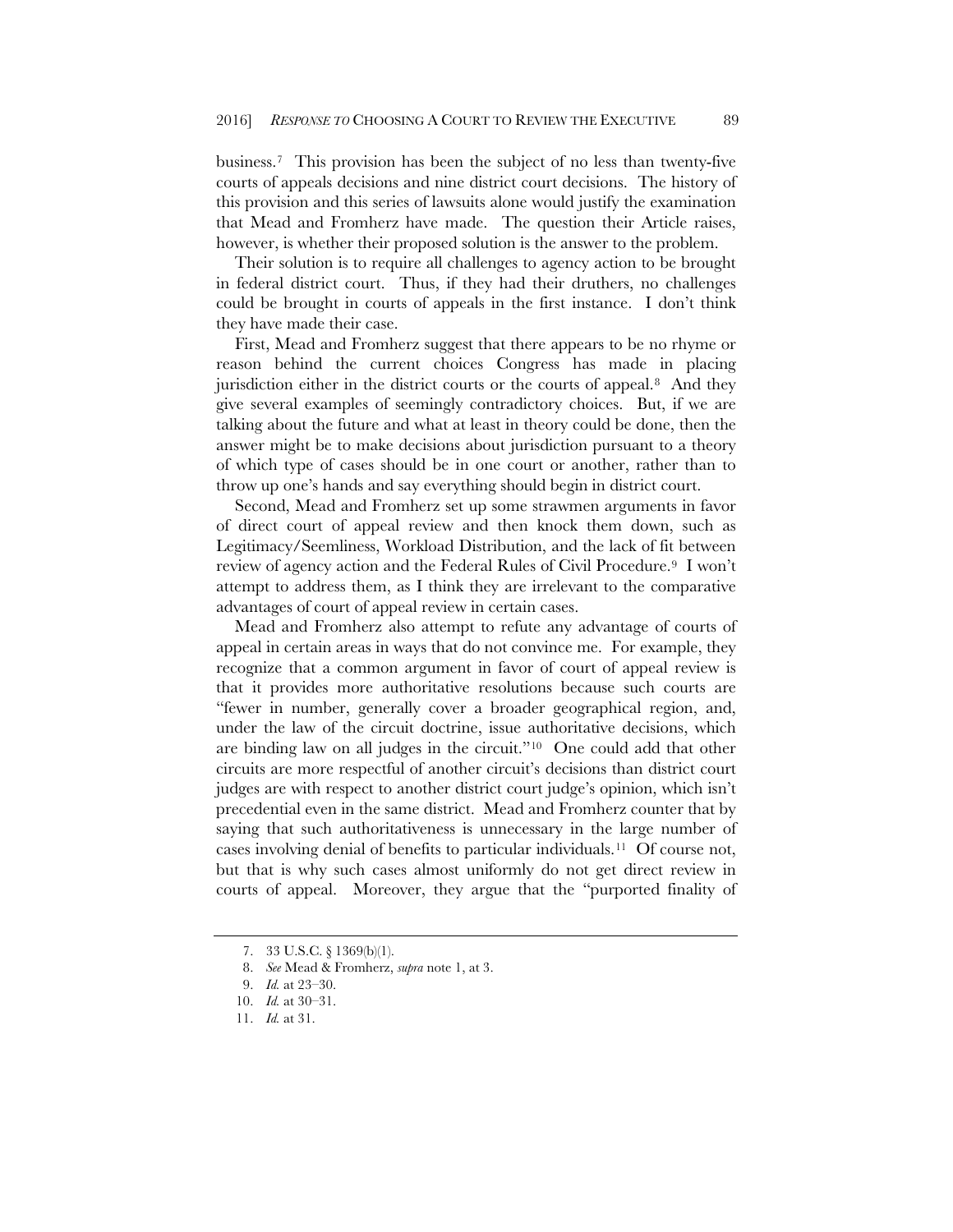circuit court rulings is, in many ways, illusory" because there are twelve different geographical circuits that can result in circuit splits.[12](#page-2-0) But circuit splits are not that common regarding challenges to agency action, and more importantly, providing for cases to be brought in district courts instead of circuit courts would not decrease circuit splits; it would just further delay the ultimate resolution of the question because of the length of time spent in the district courts. Indeed, Mead and Fromherz ultimately conclude that, while "it is important not to overstate the conclusiveness of circuit precedent, circuit courts do issue more definitive statements of law than district courts, and this finality can be useful when an agency decision applies broadly and is susceptible to multiple challenges.["13](#page-2-1) Thus, at this point, Mead and Fromherz seem to concede the advantage to circuit court review, at least in certain types of cases.

Another argument they assess is that it is more efficient to have courts of appeal initially review those cases that would be appealed in any case because "it would be wasteful, redundant, and would delay final resolution of the matter" to have the challenge first considered by a district court.[14](#page-2-2)  The trick, of course, is identifying which kinds of cases are likely to be appealed in any case. For cases currently subject to district court review, finding classes of cases that are usually appealed is a rather simple empirical undertaking. For example, Mead and Fromherz state that "less than 5% of district court decisions in social security cases make it to the court of appeal"[15—](#page-2-3)obviously not a good candidate for direct court of appeal review. For those cases currently subject to direct courts of appeal review, however, it would take an educated guess to determine which would have been appealed in any case from a district court decision. Challenges to agency rules are probably one good guess because if the government loses in a challenge to an agency rule in a district court, it almost invariably appeals, and if the challenger loses, they frequently appeal.

Mead and Fromherz argue that because a court of appeals has three judges and a district court only has one, the "cost" of review in a court of appeals is greater than that in a district court.[16](#page-2-4) They estimate that the difference in such cost is so great that it would take an appeal rate of  $33\%$ to 42% to justify direct review in the courts of appeal.[17](#page-2-5) But even if this estimate were accurate, and there is strong reason to believe it is not,<sup>[18](#page-2-6)</sup> it

<span id="page-2-0"></span><sup>12.</sup> *Id.* at 32.

<sup>13.</sup> *Id.* at 34.

<sup>14.</sup> Mead & Fromherz, *supra* not[e 1,](#page-0-7) at 35.

<sup>15.</sup> *Id.* at 36.

<sup>16.</sup> *Id.* at 37–38.

<sup>17.</sup> *Id.* at 38.

<span id="page-2-6"></span><span id="page-2-5"></span><span id="page-2-4"></span><span id="page-2-3"></span><span id="page-2-2"></span><span id="page-2-1"></span><sup>18.</sup> I believe Mead and Fromherz make an important methodological error in their analysis. They "assume that, on average, district and circuit judges spend an equal amount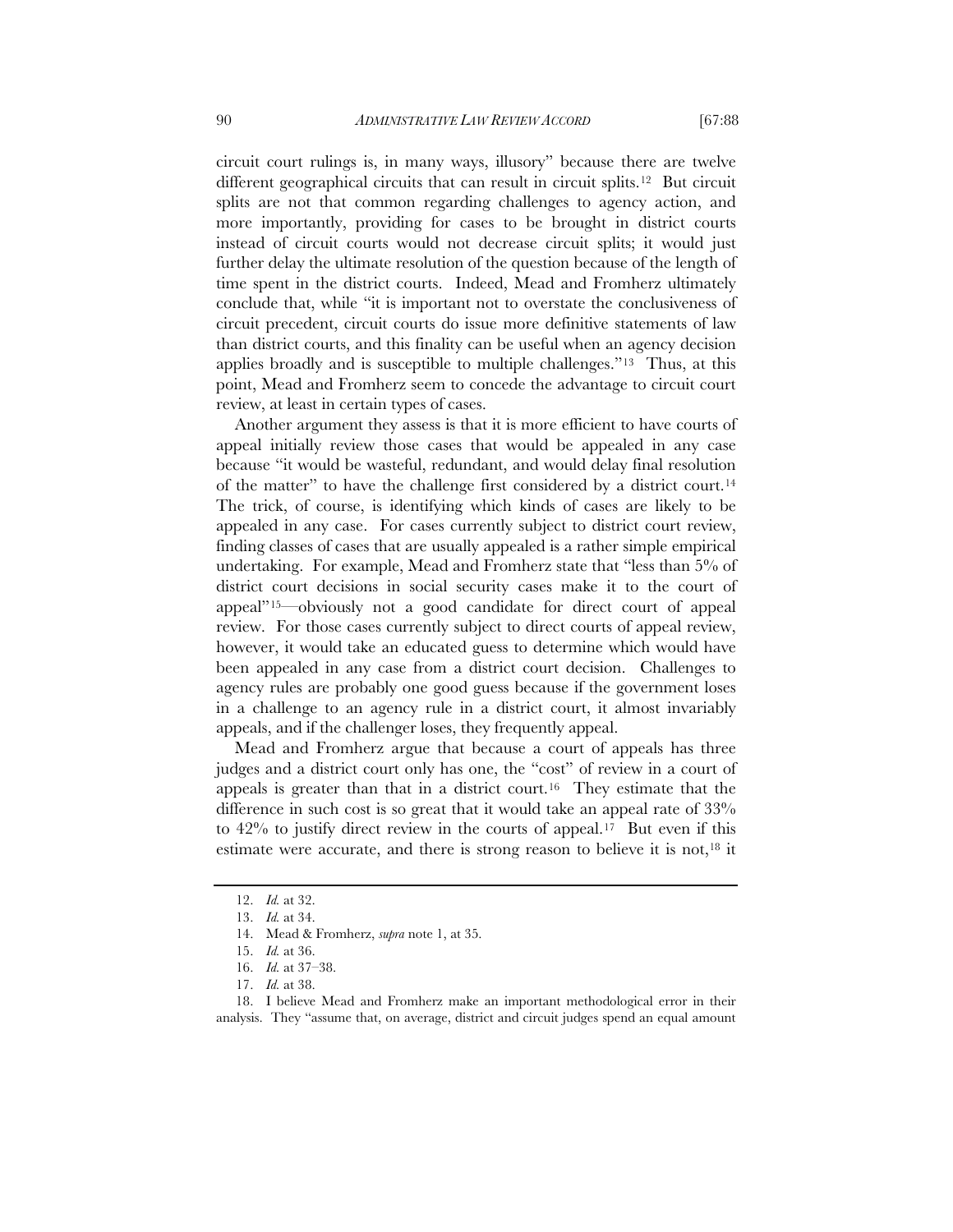would only establish that when the appeal rate is less, the "cost" of direct review at the court of appeals would exceed the cost of review in district courts. It would not address the time savings involved in having direct review at the court of appeals. For some reason Mead and Fromherz think there is time savings involved "only if an appeal is likely."[19](#page-3-0) Indeed, if a case were not appealed, there would be no time savings for that case, but Congress could guess wrong about which cases were likely to be appealed and still achieve considerable time savings. For example, assume that Congress provides direct review in courts of appeal in cases where an appeal is only 20% likely. There will be a total time savings compared to Mead and Fromherz's solution of exclusive review in district courts because in 100% of the cases there will be only one court's review, but under Mead and Fromherz's system there would be review in two courts in 20% of the cases, a substantial waste of time.

Mead and Fromherz argue that the time saved by having direct review in courts of appeal could actually "translate to a *longer* process.["20](#page-3-1) Wrong again. They write, "As the Supreme Court has observed, there can be enormous delay if the circuit court has to remand an issue to the agency to develop facts.["21](#page-3-2) However, the Supreme Court has said no such thing. In the case they cite, *Harrison v. PPG Industries*, *Inc.*,<sup>[22](#page-3-3)</sup> the Court said that it was the *plaintiffs'* "view that . . . the district court is the preferable forum, since the tools of discovery are there available to augment the record, whereas in a court of appeals a time-consuming remand to EPA might be required."[23](#page-3-4)  The Court, however, expressed doubt about this assertion, stating, "It may be seriously questioned whether the overall time lost by court of appeals remands to EPA of those cases in which the records are inadequate would exceed the time saved by forgoing in every case initial review in a district court.["24](#page-3-5) The Court's suspicion is well founded. First, it is almost unheard of for a court of appeals to remand to an agency to find facts, and Mead and Fromherz cite to no such cases, so the likelihood of this happening is

of time on resolving cases (that is, judges in one tier are not lazier than another)." *Id.* One need not imagine that any judges are lazy but realize that appellate judges and trial judges are simply not doing the same job. Trial judges by and large handle trials and only occasionally write opinions, and even those opinions, because they are not precedent even in that district, tend to be shorter and less well developed than a typical court of appeals opinion. To equate the time both spend on a case, as Mead and Fromherz do, *see id.* at 38 n.216, is the equivalent of equating the time a carpenter and a plumber spend in the building of a house.

<span id="page-3-0"></span><sup>19.</sup> *Id.* at 39.

<span id="page-3-1"></span><sup>20.</sup> Mead & Fromherz, *supra* not[e 1,](#page-0-7) at 39*.*

<span id="page-3-2"></span><sup>21.</sup> *Id.*

<span id="page-3-3"></span><sup>22.</sup> 446 U.S. 578 (1980).

<span id="page-3-4"></span><sup>23.</sup> *Id.* at 592–93.

<span id="page-3-5"></span><sup>24.</sup> *Id.* at 593–94.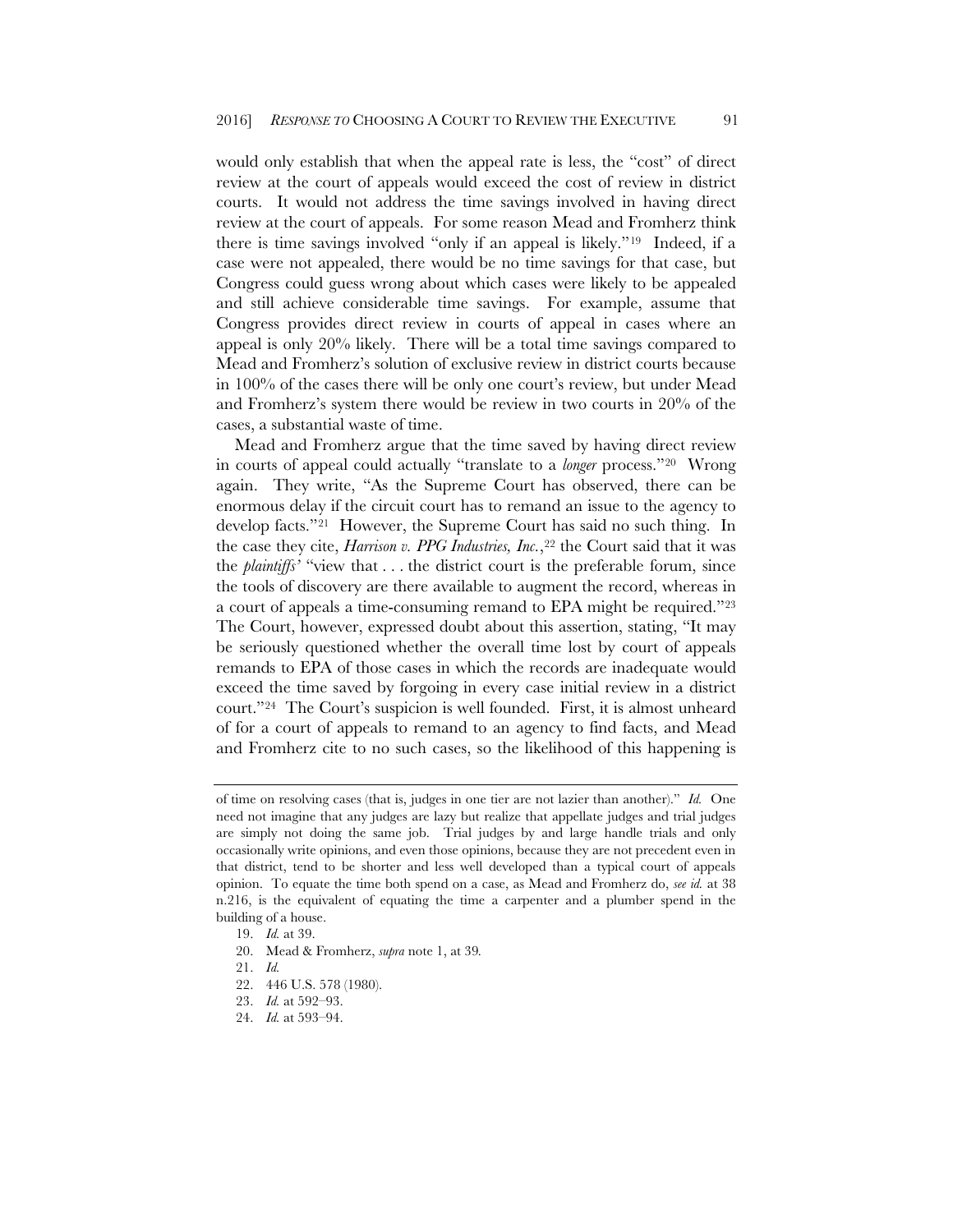remote at best. Second, if the record is lacking and the review is in district court, the proper course of action is *not* to have the district court find facts; it is for the district court to remand the action to the agency to supplement the record.[25](#page-4-0) Thus, the delay involved in such a remand is identical whether the review is initially in the courts of appeals or district courts.

Finally, Mead and Fromherz say that "even if efficiency favors direct circuit court review in some subsets of cases, the current system does a poor job in identifying the cases with strong appeal potential and those that lack it."[26](#page-4-1) Even if that were true, I believe the better response by scholars would be to refine how to identify those cases with strong appeal potential, rather than submitting all cases, including those with high appeal potential, to initial district court review. However, it is not at all clear that Congress has done such a poor job in identifying cases with strong appeal potential. Mead and Fromherz give only three examples of what they consider mistakes. The first is the placement of review of "immigration cases" in the courts of appeals, which they say "inundate circuit courts, despite the relative lack of care, and, often, merit, put into the challenges and the estimated low chance of appeal if they were . . . placed in the district court in the first instance.["27](#page-4-2) The authority for these characterizations is lacking because the cited source says no such thing.[28](#page-4-3) Indeed, the placement of deportation orders, today removal orders,<sup>[29](#page-4-4)</sup> in the courts of appeals was a very conscious choice by Congress to address a very real problem. As the Supreme Court noted in *Foti v. INS*,<sup>[30](#page-4-5)</sup> "the fundamental purpose behind [direct review in the courts of appeals] was to abbreviate the process of judicial review of deportation orders in order to frustrate certain practices which had come to the attention of Congress, whereby persons subject to deportation were forestalling departure by dilatory tactics in the courts."[31](#page-4-6)  The House Judiciary Committee had found that there was a "growing frequency of judicial actions being instituted by undesirable aliens whose

<span id="page-4-0"></span><sup>25.</sup> In *Citizens to Preserve Overton Park, Inc. v. Volpe*, 401 U.S. 402 (1971), the Court remanded the case to the district court for it to supplement the record, if the existing record was lacking. The Court understood that the district court might require officials to testify to explain their actions, but neither in that case nor any others has that been done. *Id.* at 420– 21. The proper course when the record is inadequate is to remand to the agency for it to supplement the record. *See* Pension Benefit Guar. Corp. v. LTV Corp., 496 U.S. 633, 654 (1990).

<sup>26.</sup> Mead & Fromherz, *supra* not[e 1,](#page-0-7) at 40.

<sup>27.</sup> *Id.*

<span id="page-4-3"></span><span id="page-4-2"></span><span id="page-4-1"></span><sup>28.</sup> Stephen H. Legomsky, *Forum Choices for the Review of Agency Adjudication: A Study of the Immigration Process*, 71 IOWA L. REV. 1297, 1326 (1986).

<span id="page-4-6"></span><span id="page-4-5"></span><span id="page-4-4"></span><sup>29.</sup> Mead and Fromherz use the term "deportation orders"; the correct appellation, however, is removal orders, rather than deportation orders.

<sup>30.</sup> 375 U.S. 217 (1963).

<sup>31.</sup> *Id.* at 224.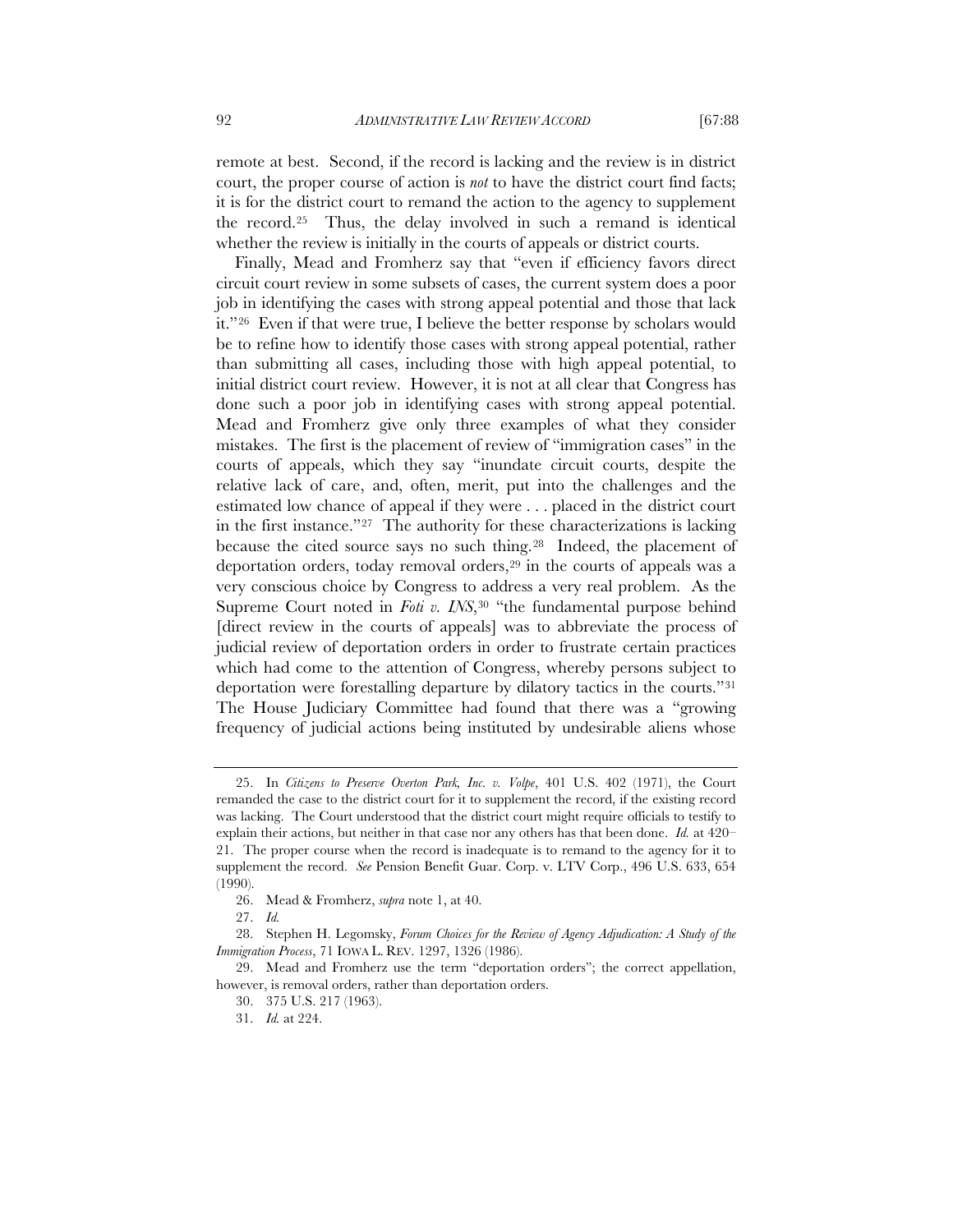cases have no legal basis or merit, but which are brought solely for the purpose of preventing or delaying indefinitely their deportation from this country."[32](#page-5-0) Thus, the placement of these appeals in the courts of appeals is hardly a mistake. Instead, it is a conscious choice to meet a real problem.

This is an element of efficiency that Mead and Fromherz completely ignore—direct review in the courts of appeal in order to avoid the use of a second appeal to delay the effect of agency action. Where government action imposes restrictions on persons or requires them to do something they oppose, such as leave the country, there are significant benefits to such persons in simply delaying the effect of the agency action. Consequently, it is no surprise that those who today are challenging the EPA and Corps's rule defining "waters of the United States" have argued that the district courts, rather than the circuit courts, have jurisdiction to hear the challenges, while it is the government that seeks to have them in the circuit court, because while the cases are being litigated, the rule is not in effect.

The last issue Mead and Fromherz analyze is what they call "accuracy."[33](#page-5-1) Here, they say that direct review in district courts with a subsequent appeal to a court of appeals increases accuracy because "arguments are the better for having been screened by a district judge and matured during an added tier of litigation."[34](#page-5-2) And, of course, if providing for initial review in the district courts in all cases would be cost free in terms of time, resources, and the speed of a final, authoritative decision, there would be little reason to provide direct review in the courts of appeal. But, as described above, initial review in the district courts in all cases would not be cost free. It would impose substantial costs.

Mead and Fromherz attempt to rebut arguments that circuit courts have a comparative advantage in accuracy of decisions over district courts. Again, several of their attempts are less than convincing. They recognize that funneling particularly difficult cases to a particular court of appeals enables the judges of that circuit to gain some expertise that would be practically impossible to reproduce at the district court level.[35](#page-5-3) But, they counter, this expertise has a downside: "judges who know an area may be more willing to second-guess the agency's decision."[36](#page-5-4) However, it is difficult to square the agencies' general support for such exclusive review with an expectation that the review will be more intense. But, even if this is true, I'm not sure why this is necessarily a downside. Much contemporary criticism of judicial review of agency action is that it is too deferential to

<span id="page-5-4"></span><span id="page-5-3"></span><span id="page-5-2"></span><span id="page-5-1"></span><span id="page-5-0"></span><sup>32.</sup> *Id*. at 225 (quoting H.R. REP. NO. 87-1086, at 25 (1961), *reprinted in* 1961 U.S.C.C.A.N. 2950, 2967).

<sup>33.</sup> Mead & Fromherz, *supra* not[e 1,](#page-0-7) at 41.

<sup>34.</sup> *Id.* at 42.

<sup>35.</sup> *Id.* at 44–45.

<sup>36.</sup> *Id.* at 45.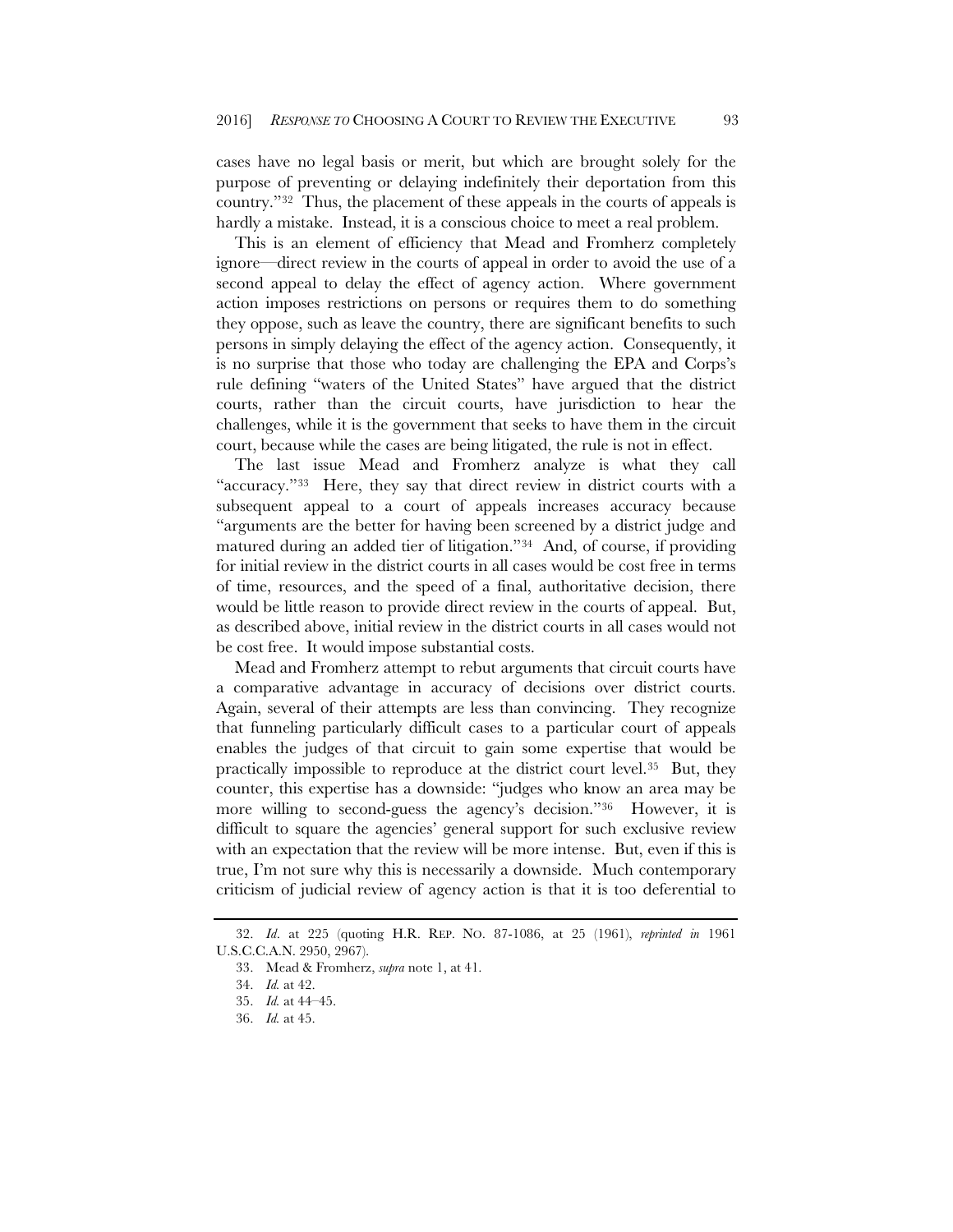agencies.[37](#page-6-0) Mead and Fromherz also piggyback on traditional criticisms of a possible specialized court to review agency action, but there is a world of difference between a court of general jurisdiction, like the D.C. Circuit, that also is the exclusive court to hear challenges to certain types of agency action, and a specialized court that does nothing other than review agency action.

Mead and Fromherz acknowledge that others have suggested that the collegial nature of courts of appeal decisionmaking gives such courts a comparative advantage over single-judge courts. They argue, however, that there may be no "meaningful deliberation over [a] case" because "in reality, panels often delegate primary responsibility for a case to a single authoring judge, with the other two members reading the opinion but giving the matter less than their full attention."[38](#page-6-1) But panels delegate primary responsibility for drafting the opinion *after* they have met in conference and decided—collegially—how the case should come out. And appellate judges tell us that in fact there is collegial decisionmaking.[39](#page-6-2)  While there may not be close attention given to every draft opinion by the other judges, one can presume that occasionally changes to a draft may be made in light of comments. In any case, this decisionmaking is infinitely more collegial than that of a single judge.

Mead and Fromherz go on to suggest that perhaps "the amorphous standards that govern agency decisions—most notably arbitrary and capricious review—are sufficiently without content that deliberation has no refining value."[40](#page-6-3) Yet, it is precisely when there are no bright standards to be applied that collegial decisionmaking plays a critically important role. If all you are doing is calling balls and strikes, one umpire is enough. However, when a decision requires assessing difficult choices, more heads are simply better than one. While there may be no way to prove this empirically, it is at the heart of why we have nine Supreme Court Justices, multi-member regulatory agencies responsible for deciding what is in the public interest or unfair trade practices, and multi-member juries.

Ultimately, Mead and Fromherz seem to concede that "using multiple judges to decide matters might improve decisionmaking,"[41](#page-6-4) especially in

<span id="page-6-0"></span><sup>37.</sup> *See*, *e.g.*, Randolph J. May, *Defining Deference Down, Again: Independent Agencies,* Chevron *Deference, and* Fox, 62 ADMIN. L. REV. 433 (2010) (suggesting independent agencies should be given lower deference than executive agencies).

<sup>38.</sup> Mead & Fromherz, *supra* not[e 1,](#page-0-7) at 47.

<span id="page-6-4"></span><span id="page-6-3"></span><span id="page-6-2"></span><span id="page-6-1"></span><sup>39.</sup> *See*, *e.g.*, Harry T. Edwards & Michael A. Livermore, *Pitfalls of Empirical Studies that Attempt to Understand the Factors Affecting Appellate Decisionmaking*, 58 DUKE L.J. 1895, 1963–65 (2009) (stating judges deliberate in a collegial matter with factors influencing the group decisionmaking).

<sup>40.</sup> Mead & Fromherz*, supra* not[e 1,](#page-0-7) at 47.

<sup>41.</sup> *Id.* at 48.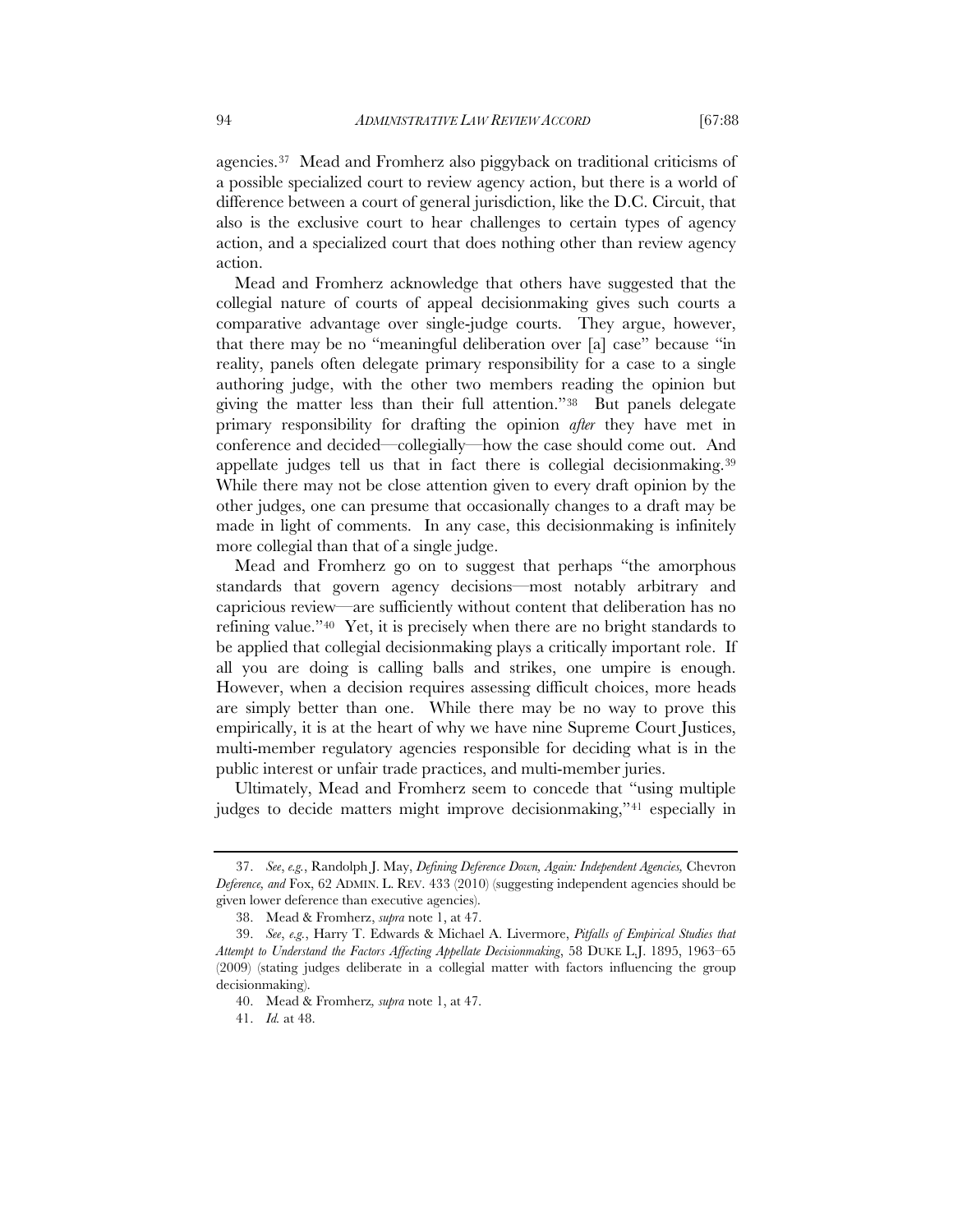"particularly complex cases where the judges engage in meaningful back and forth."[42](#page-7-0) But, they say, Congress has not done a good job in assigning cases for direct review in the courts of appeals, citing only two examples, where review of simple adjudications have been placed in courts of appeal—deportation orders and revocations of airline mechanics' licenses.[43](#page-7-1) As explained above, however, placement of the review of removal orders in courts of appeals was not made because Congress thought they would do a better job than district courts, but because Congress wished to eliminate the prior use of appeals to delay ultimate deportation. And the provision that authorizes direct review in courts of appeals of "airline mechanic licensure" is a general provision authorizing direct review in the courts of appeals of orders by the Administrator of the Federal Aviation Administration.<sup>[44](#page-7-2)</sup> Whatever the merits or demerits of such direct review, the fact that there have apparently been only four airline mechanic license revocation cases in the past twenty years indicates it has little impact one way or another.

Mead and Fromherz argue that because district court judges are less ideologically biased than courts of appeals judges, their decisions, because they will have some residual impact at the appellate level, will lead to a less ideologically based decision on appeal. Thus, requiring all challenges to agency action to begin in district court "would lead to a less ideological decision on appeal."[45](#page-7-3) First, they provide scant evidence that ideology or bias for or against the government is less important at the district court level. Indeed, they acknowledge that the lack of evidence that ideology is important at the district court level "may simply be a reflection of the relative dearth of empirical scholarship focusing on these courts."[46](#page-7-4) Those who have litigated on behalf of the government at the district court level are well aware that there are many district court judges who have an underlying bias against agency regulation. Savvy lawyers representing those who regularly challenge agency regulation are equally aware. Their ability in many cases to choose the venue for their challenges at the district court level often means that "ideology" effectively governs any close case, and it is only on appeal that the government has a chance.

Mead and Fromherz trot out the usual suspects to support the notion that ideology plays an important role at the court of appeals level, but they concede, "Even the strongest evidence of ideology's role finds a relationship only in a minority of decisions."[47](#page-7-5) And they admit that the empirical

<span id="page-7-0"></span><sup>42.</sup> *Id.*

<span id="page-7-2"></span><span id="page-7-1"></span><sup>43.</sup> *Id.*

<sup>44.</sup> 49 U.S.C. § 46,110 (2012).

<span id="page-7-3"></span><sup>45.</sup> Mead & Fromherz*, supra* not[e 1](#page-0-7)*,* at 56.

<span id="page-7-4"></span><sup>46.</sup> *Id.* at 50.

<span id="page-7-5"></span><sup>47.</sup> *Id.* at 49.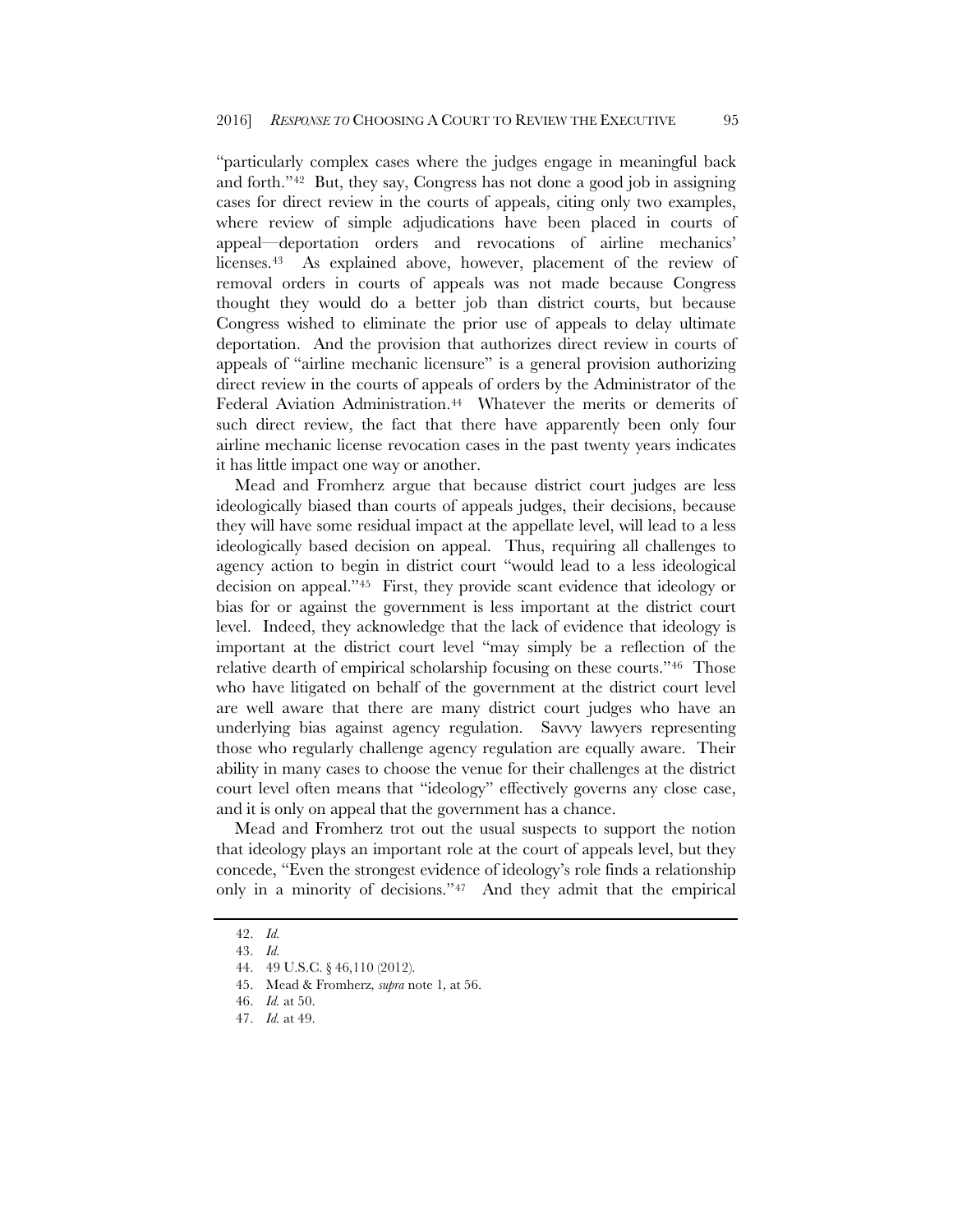studies suggesting ideological correlations to the voting behavior of circuit court judges "have been the subject of fierce criticism."[48](#page-8-0) Nevertheless, they conclude that "judicial ideology plays a role in a significant number of cases, at least at the circuit court level."[49](#page-8-1) However, no citation is given to support the claim that ideology plays a role in a *significant* number of cases. Or a significant role in any number of cases. At the same time, empirical studies have also shown that the presence of three judges on a court tends to diminish ideological bias in decisions because if only two of the three judges are appointed by a President of the same party, then the ideological leanings are dampened.[50](#page-8-2) In short, however, while ideological bias may affect judicial decisionmaking, the case has not been made that having all challenges to agency action to begin in district courts will reduce the ideological impact. Even Mead and Fromherz eventually conclude that to the extent a case is important enough to be appealed, the benefits attributable to direct review in courts of appeals "would cut the other way."[51](#page-8-3)

It would be exhausting to try to rebut all of Mead and Fromherz's arguments against any direct review in courts of appeals. The above is simply a sampling of the possible rebuttals, which I hope demonstrate that Mead and Fromherz have not made a convincing case that all challenges to agency action should begin in district courts. One can concede that some existing choices between circuit court and district court review are dubious or that the phrasing of exclusive circuit court review provisions is sometimes unclear without coming to the conclusion that line drawing should be forgone altogether. Rather than trying to make the case that all direct review in circuit courts should be eliminated, Mead and Fromherz could have better responded to the particular problems in the current law by considering with some rigor the factors that should lead to direct circuit court review[52](#page-8-4) and by providing possible language changes that would eliminate some of the confusion as to which cases are to be directly reviewed in circuit courts. For example, they might have tried to update and improve upon the recommendation thirty years ago by the Administrative Conference of the United States on this subject, which

<sup>48.</sup> *Id.* at 50.

<sup>49.</sup> *Id.* at 56.

<span id="page-8-2"></span><span id="page-8-1"></span><span id="page-8-0"></span><sup>50.</sup> CASS R. SUNSTEIN ET AL., ARE JUDGES POLITICAL? AN EMPIRICAL ANALYSIS OF THE FED. JUDICIARY 8–10 (2006).

<sup>51.</sup> Mead & Fromherz, *supra* not[e 1,](#page-0-7) at 52.

<span id="page-8-4"></span><span id="page-8-3"></span><sup>52.</sup> They do, almost as a throwaway, suggest some very general considerations that might suggest direct circuit court review, but almost invariably they undercut the suggestion with counter suggestions. *See*, *e.g.*, *id.* (suggesting that perhaps challenges to rulemakings could be brought directly in circuit courts, but then in the next paragraph providing counter arguments).